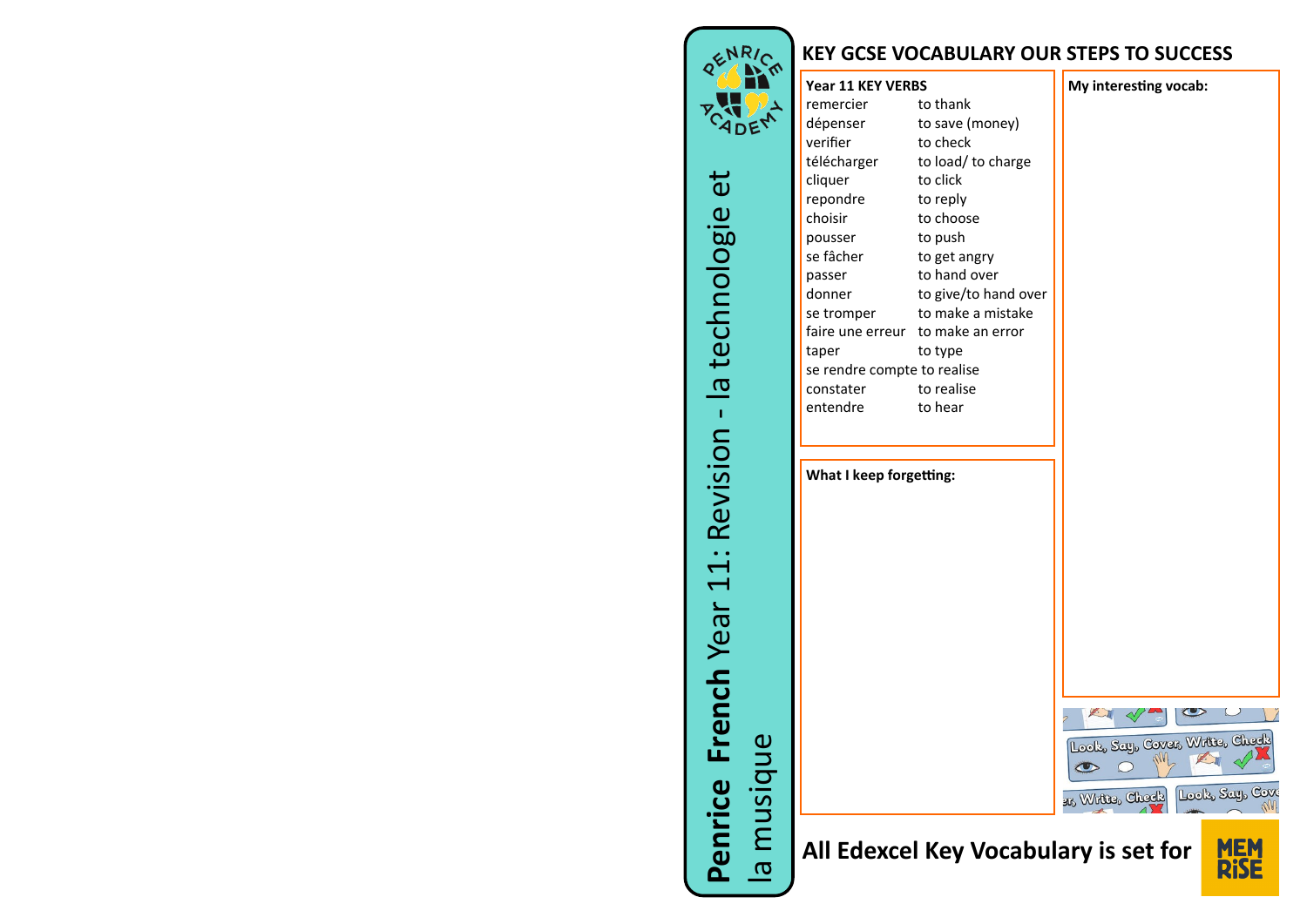|                                             | Quelles applications utilises-tu? Which apps do you use?           |              |                                        |                  |
|---------------------------------------------|--------------------------------------------------------------------|--------------|----------------------------------------|------------------|
| J'utilise  pour                             | I use  to                                                          |              |                                        |                  |
|                                             | C'est une bonne application pour It is a good app for              |              |                                        |                  |
| prendre des photos                          | to take photos                                                     |              | Look, Say, Co                          |                  |
| personnaliser des photos                    | to personalize photos                                              |              |                                        |                  |
| partager des photos                         | to share photos                                                    |              |                                        |                  |
| télécharger des potos                       | to upload/download photos                                          |              |                                        |                  |
|                                             | télécharger et regarder des clips-vidéo to upload and watch videos |              |                                        |                  |
| être en contact avec                        | to be in contact with                                              |              | 317 Write, Che                         |                  |
| éditer                                      | to edit                                                            |              |                                        |                  |
| réviser                                     | to edit                                                            |              |                                        |                  |
| passer le temps                             | to pass the time                                                   |              |                                        |                  |
| surveiller mes calories                     | to monitor my calories                                             |              |                                        |                  |
| chercher de la musique                      | to search for music                                                |              |                                        |                  |
| être en contact avec                        | to be in touch with                                                |              |                                        |                  |
| regarder ma série préférée                  | to watch my favourite series                                       |              |                                        |                  |
| tchatter avec                               | to chat online with                                                |              |                                        |                  |
| télécharger                                 | to download                                                        |              |                                        |                  |
|                                             | surveiller mes activités physiques to monitor my physical activity |              |                                        |                  |
| organiser des excursions avec               | to organise outings with envoyer                                   |              |                                        |                  |
| des messages                                | to send messages                                                   |              |                                        |                  |
| tchatter en ligne                           | to chat online                                                     |              | Quelle est ton opinion d'Internet? Wha | The              |
| faire des achats en ligne                   | to shop online                                                     |              | L'Internet est/n'est pas (très)        | The              |
|                                             |                                                                    | sûr          | L'internet peut être                   | safe             |
| Les nouvelles technologies New technologies |                                                                    | éducatif     |                                        | edu              |
| faire des recherches                        | to do research                                                     | divertissant |                                        |                  |
| être accro à                                | to be hooked on                                                    | utile        |                                        | ente<br>help     |
| Je l'utilise pour tout                      | I use it for everything                                            |              | drôle/marrant                          | funr             |
|                                             | Il/elle l'utilise pour tout He/she uses it for everything          |              | facile à utiliser                      |                  |
| un portable                                 | a mobile pone                                                      |              | excitant/passionant                    | easy<br>exci     |
| un Smartphone                               | a smartphone                                                       | bon marché   |                                        | chea             |
| un ordinateur                               | a computer                                                         | pratique     |                                        |                  |
| un ordinateur portable a laptop             |                                                                    |              | agaçant/embêtant/gênant                | con<br>ann       |
| les réseaux sociaux                         | social networks                                                    |              | difficile d'utilser                    | diffi            |
| les risque                                  | the risks                                                          | cher         |                                        | exp <sub>0</sub> |
| les coûts                                   | the costs                                                          |              | .                                      |                  |









| Naviguant sur Internet Browsing the internet |                      |
|----------------------------------------------|----------------------|
| un blog                                      | a blog               |
| un vlog                                      | a vlog               |
| un fórum                                     | a fórum              |
| un salón de chat                             | a chatroom           |
| la connexion                                 | connection           |
| le harcèlement en ligne cyber bullying       |                      |
| la cyber-intimidation                        | cyber bullying       |
| numérique                                    | digital              |
| un disque                                    | disk                 |
| email                                        | e-mail               |
| barre oblique                                | forward slash        |
| la page d'acceuil                            | homepage             |
| página de Internet                           | internet page        |
| la page web                                  | web page             |
| le site web                                  | website              |
| touche du clavier                            | key (of keyboard)    |
| clavier informatique                         | keyboard             |
| souris                                       | mouse                |
| mot de passe                                 | password             |
| imprimante                                   | printer              |
| programmeur                                  | programmer           |
| risque                                       | risk                 |
| l'écran                                      | screen               |
| sécurité                                     | security             |
| résau social                                 | social network       |
| graver                                       | to burn/record       |
| charger                                      | to load              |
| télécharger                                  | to download          |
| publier                                      | to upload/to publish |
| effacer                                      | to delete/erase      |
| imprimer                                     | to print             |
| sauvegarder                                  | to save / to store   |
| taper                                        | to type              |
|                                              |                      |



**Quelle est ton opinion d'Internet? What do you think about the internet?** pas (très) The internet is/is not (very) .... The internet can be …

stupide/ridicule stupide/silly lent slow adictif addictive extrême extreme

educational entertaining helpful/useful funny easy to use exciting cheap convenient gênant annoying difficult/hard to use expensive une perte de temps a waste of time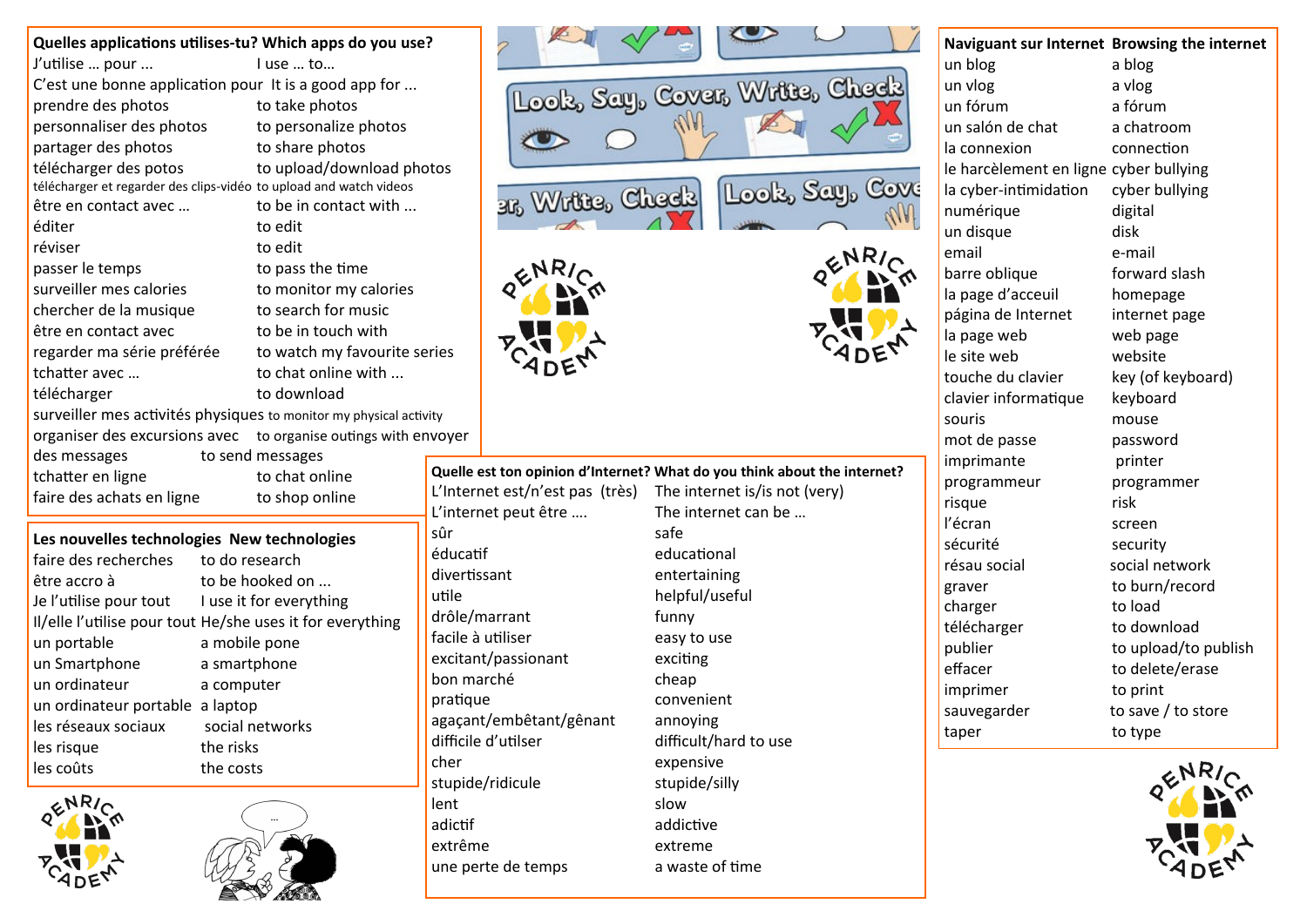| Les opinions            | <b>Opinions</b>                |
|-------------------------|--------------------------------|
| la bonne chose de       | the good thing about           |
| la mauvaise chose de    | the bad thing about            |
| le/la meilleur(e)       | the best thing                 |
| le/la pire              | the wost thing                 |
| d'un coté  d'autre coté | on one hand  on the other hand |
| un avantage             | an advantage                   |
| un désavantage          | a disadvantage                 |
| selon                   | according to                   |
| il/elle dit que         | he/she says that               |
| à mon avis              | from my point of view          |
| selon moi               | from my point of view          |
| il me fascine           | it fascinates me               |
| il me passionne         | it fascinates me               |
| j'admire                | I admire                       |
| je ne supporte pas      | I can't stand                  |
| je ne m'intéresse à     | I am not interested in         |

**Un espace pour ton vocabulaire clé et utile:**



**Un espace pour ton vocabulaire clé et utile:** la musique rock/pop/classique rock/pop/classical music jouer d'un instrument to play an intrument chanter to sing une chanson a song musicien/enne musician chanteur/euse singer **le public** the audience la scène the stage les billets the tickets **un spectacle** a show  $\blacksquare$  la performance the performance assiter à to attend camper/faire du camping to camp une tente a tent l'attitude attitude le comportment his/her behaviour le style style style le style vestimentaire way of dressing la voix voice la routine de danse dance routine la choréographie choreography les paroles the lyrics audacieux daring imaginatif imaginative créatif creative beau/belle beautiful répétitif repetitive original original

**La musique et les festivals Music and festivals**

triste sad

|                                              | Subject     | Part of estar | Present continuous   |
|----------------------------------------------|-------------|---------------|----------------------|
|                                              | Je          | suis          |                      |
|                                              | Tu          | es            | en train de manger   |
|                                              | Il/elle     | est           | en train de lire     |
|                                              | <b>Nous</b> | sommes        | en train de regarder |
| The present continuous<br>what you are doing | <b>Vous</b> | êtes          |                      |
|                                              | Ils/elles   | sont          |                      |



| By  doing something |                                       |   |  |
|---------------------|---------------------------------------|---|--|
|                     | Jouer en jouant                       | b |  |
|                     | Aller en allant                       | b |  |
|                     | Rire en riant                         | b |  |
| Dire                | en disant                             | b |  |
|                     | Écouter en écoutant                   | b |  |
|                     | Choisir en choisissant                | b |  |
|                     | المستقل والمستحدث والمنافذة والمتناور |   |  |

y/whilst playing by/whilst going by/whilst laughing by/whilst saying by/whilst listening by/whilst choosing Suivre en suivant by/whilst following Lire en lisant by/whilst Reading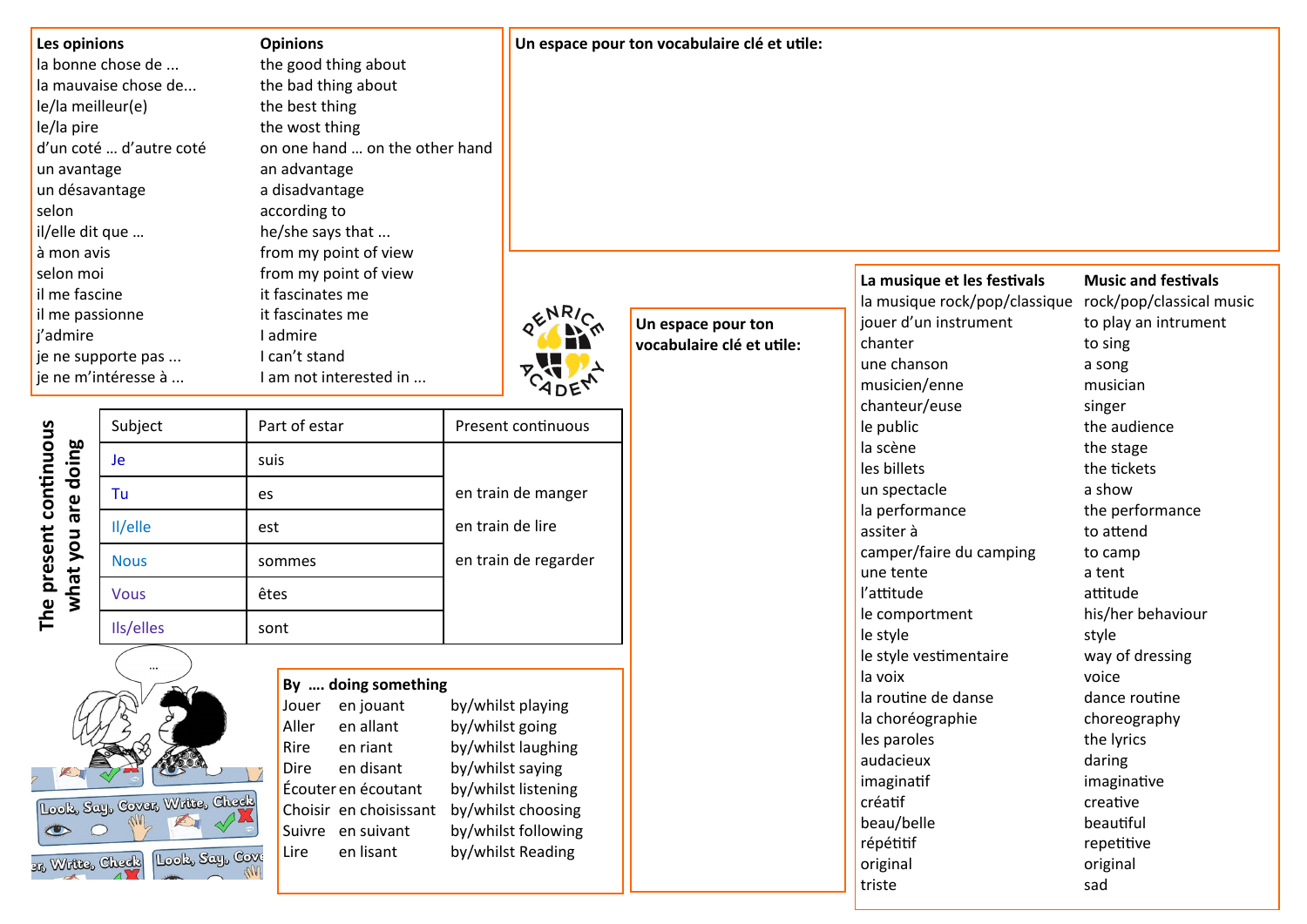| $\blacklozenge$<br>a)<br>R <sub>I</sub> |
|-----------------------------------------|
|-----------------------------------------|

**Just add the infinitive of any verb!** I am thinking of Je pense à *+ infinitive* I was going to J'allais + infinitive … I would like ... Je voudrais/j'aimerais … I used to like … J'aimais … I would love ... J'adorerais … I fancy (doing something) J'ai envie de… I want ... **Je veux ...** I wanted to ... Je voulais/J'ai voulu ... I would have liked to… J'aurais voulu … I would have preferred to… J'aurais préféré … It's worth (doing...) Ca vaut la peine ... I can/cannot … Je peux/je ne peux pas … I tend to … Je tends à/j'ai tendance à … I tended to ... Subsetendais à l'avais tendance à ... I must … Je dois … I should … Je devrais … I have to … **Il faut que je** *+ subjunctive* … I had to ... **Je devais …** I had to ... **Il fallait que je** + subjunctive I have been able to ... J'ai pu ... I have just… Je viens de …

**Top verbs for amazing sentence building!**

#### **Just add the conditional - I would….**

If it were possible S'il était possible *+ conditional* If I were rich Si j'étais riche ... If I were a millionaire Si j'étais millionaire ... If I were more... Si j'étais plus ... If I had lots of money Si j'avais beaucoup d'argent ... If I had enough time Si j'avais assez de temps If I had…. Si j'avais …. If I could.... Si je pourrais ... If I went back… Si je retournais/rentrais … If I were there... Si j'étais là ....



**Giving an opinion** In my opinion  $\hat{A}$  mon avis According to me Selon moi From my point of view De mon point de vue For me Pour moi I would say that The dirais que He/she says that Il/elle dit que According to Selon One can say that Con peut dire que On one hand … on the other hand D'un coté … de l'autre coté Not only... but also... Non seulement ... mais aussi .. It's a well known fact that C'est un fait bien connu que I am interested in (one thing) Je m'intéresse à ... It's worthwhile Cela vaut la peine

### **Time frames**

- **In the present Au présent** often souvent sometimes quelquefois/parfois from time to time de temps en temps
- **In the past Au passé** two years ago il y a deux ans last evening hier soir

**In the future À l'avenir**

### **Superlatives**

the best le/la meilleur(e) the worst le/la pire the most ... thing le plus ... the least ... thing le moins ... the biggest le/la plus grand(e) the smallest le/la plus petit(e)

when I was younger and i'étais plus jeune when I was ten quando i'avais dix ans last weekend le weekend dernier

when I am older quand je serai plus âgé(e) when I go to ... **quand je vais à ...** when I return quand je retourne/reviens when I'm 18 quand j'aurai *dix-huit* ans

### **Exclamations**

How cool! Très cool! What a drag! Quel ennui! What a pity! Quel dommage! How embarrassing! Que c'est embarrassant! How lucky! Quelle chance! How unlucky! Quelle malchance!

## **Connectives**

furthermore en outre/en plus however cependant/pourtant however toutefois/en revanche although bien que + subjunctive above all surtout because of ... a cause de ... for this reason  $\Box$  pour cette raison therefore donc par conséquent

alors

**My interesting adjectives:**

 WOW Phrases! - WOW Phrases! **Penrice French:** Year 11  $\overline{\overline{L}}$ Penrice French: Year succès Pour le succès Pour le s